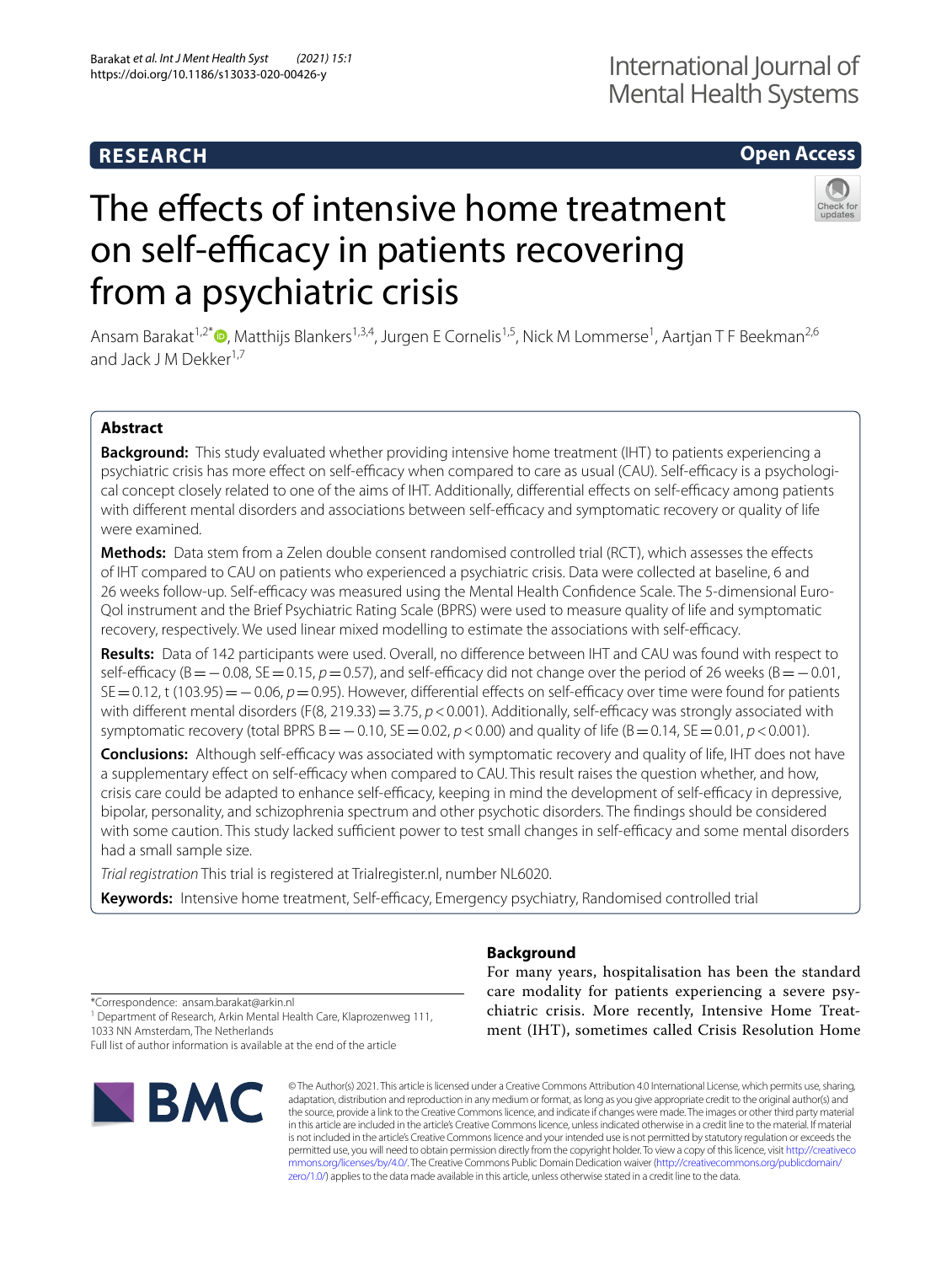Treatment [[1\]](#page-9-0), has become available as an outpatient alternative.

IHT is a brief 6 week intervention, and is ofered to patients with a wide-ranged variety of psychiatric disorders [\[1](#page-9-0), [2](#page-9-1)]. IHT is provided by a multidisciplinary team, which aims to resolve a psychiatric crisis by providing intensive care in the patient's home setting. A crisis can be defned as "a perception or experience of an event or situation as an intolerable difficulty that exceeds the person's current resources and coping mechanisms" [[3\]](#page-9-2). IHT teams ofer psychiatric treatment, emotional and practical support, and psycho-education for the patient and their relatives. Moreover, they focus on improving problem-solving and everyday skills [\[4](#page-9-3), [5](#page-9-4)].

Among other things, IHT aims to empower patients in crisis and improve the patients' confdence in their ability to take control of their functioning and social environment, which is strongly related to the concept of self-efficacy  $[4-6]$  $[4-6]$ . According to Bandura, self-efficacy is an individual's belief in their capacity to execute behaviours necessary to produce specifc performance attainments [[7–](#page-9-6)[9\]](#page-9-7).

In chronic conditions, such as most psychiatric disorders, self-efficacy plays a considerable role in recovery and is also associated with quality of life  $[10-13]$  $[10-13]$ . It is crucial to empower patients during a crisis with the belief in their ability to cope with their symptoms, as the crisis unfolds [[14,](#page-9-10) [15\]](#page-9-11). Furthermore, in patients experiencing stressful life events [[14\]](#page-9-10) decreased selfefficacy is shown to be related to suicidality  $[16]$  $[16]$ , relapse and recurrence of depression [\[17](#page-9-13)], social anxiety disorder  $[18]$  $[18]$  and psychosis  $[19]$ . Self-efficacy has also been found to be directly associated with treatment outcomes, or treatment outcomes were mediated by self-efficacy  $[20, 21]$  $[20, 21]$ .

To our best knowledge, only a few studies on IHT mention the promotion of self-efficacy as a factor of empowerment. Qualitative studies by Moran et al. [\[22\]](#page-9-18) and Winness et al. [[23\]](#page-9-19) explored the views of mental health professionals, managers and patients on the use, principles and implementation of IHT. Both studies showed that patients and professionals advocated improving self-efficacy by IHT. There is a need for quantitative examination of the effect of IHT on self-efficacy and the subsequent impact of self-efficacy on clinical outcomes, such as quality of life (QoL) and symptomatic recovery. Managing a crisis at home provides opportunities to enhance a person's self-efficacy through the acquisition of new skills and insights that subsequentially remain valuable in future crises  $[24, 25]$  $[24, 25]$  $[24, 25]$  $[24, 25]$  $[24, 25]$ . Therefore, it is essential to understand and expand our knowledge on the impact of self-efficacy and how it relates to patients' well-being and symptomatic recovery in the case of IHT.

Using the data from a randomised controlled trial (RCT), the present study aims to test the hypothesis that receiving IHT results in a stronger increase of self-efficacy compared to care as usual (CAU) during a 26 weeks follow-up period. Moreover, we were interested whether patients with diferent psychiatric disorders showed a similar development in self-efficacy across the abovementioned treatment groups. Additionally, we examined the associations between self-efficacy and both symptomatic recovery and QoL, as we hypothesised an association between self-efficacy and these outcome measures.

## **Methods**

The study was nested in a large Zelen design RCT assessing the effects of IHT compared to CAU. The Medical Ethics Committee of VU University Amsterdam (METc VUmc) approved the study (#NL55432.029.16). This study has been performed in accordance with the ethical standards laid down in the 1964 Declaration of Helsinki and its later amendments. The protocol of the RCT has been published previously [[26](#page-9-22)]. In brief; patients were recruited by IHT teams and from psychiatric wards between November 2016 and October 2018. Patients included were 18 to 65 years of age, experiencing an acute psychiatric crisis for which hospitalisation was deemed necessary by a psychiatrist, classifed according to the DSM-IV-TR or DSM-V with at least one axis I or II disorder, and residents of Amsterdam, The Netherlands. Patients were excluded if they were homeless, were primary classifed with a substance use disorder for which detoxifcation was needed, had intellectual disabilities, lacked basic understanding of the Dutch language, received (Flexible) Assertive Community Treatment care, or had previously received IHT. Patients who met the study criteria were pre-randomised to IHT or CAU using the Zelen double consent open-label design [\[27](#page-9-23)]. The applied allocation ratio was  $2:1$  for reasons of staff and facility capacity. Before participation, assessment of the patient's capability to consent for research took place; patients deemed incapable to consent were not included. Participants were interviewed by trained researchers as soon as informed consent was given and had follow-up interviews at 6, 26 and 52 weeks. For this study, the baseline, 6 and 26 weeks follow-up measurements were used in the analyses.

#### **Treatment groups**

The IHT group of this study comprises all patients who were randomised to IHT and who received this treatment immediately after allocation or, when hospitalised, as soon as discharge was considered. IHT teams provide intensive care at least twice a week and continue until the crisis is resolved for an average duration of 6 weeks.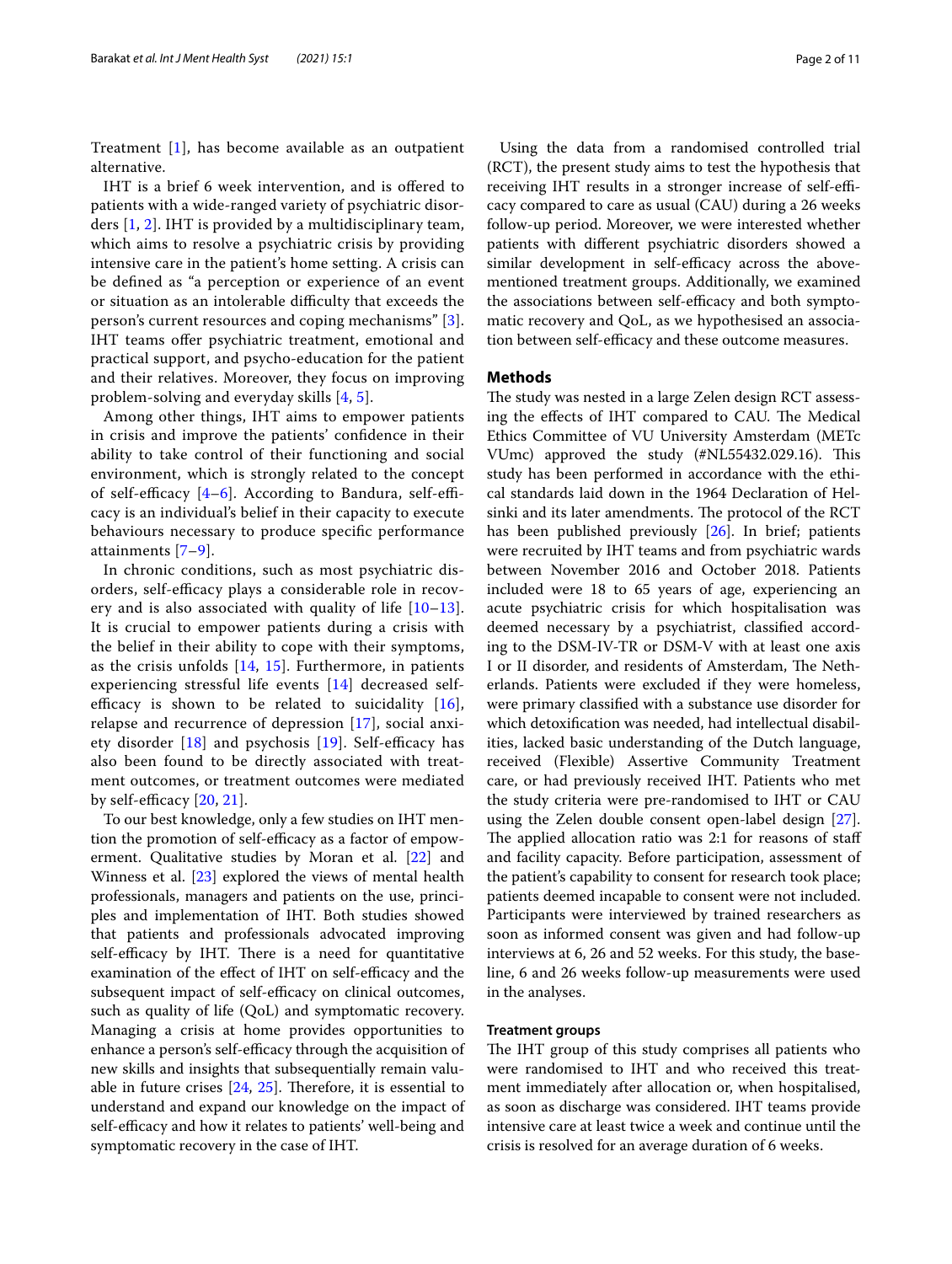The CAU group comprises patients who were allocated to specialised mental health care hospital or other less intensive outpatient care (i.e. two times a week or less). The actual treatment received depended on the severity of the symptoms, presence of danger, housing and availability of support system.

## **Measurements**

Self-efficacy was measured using the Mental Health Confdence Scale (MHCS) at baseline, 6, 26 and 52 weeks. This questionnaire is recommended for mental health care patients due to its good psychometric qualities and compactly formulated items referring to specifc daily situations  $[28]$  $[28]$  $[28]$ . The MHCS is a self-report questionnaire consisting of 16 statements that assess self-efficacy beliefs across three dimensions [[29](#page-10-1)]. According to a study by Castelein et al. $[28]$  $[28]$ , the psychometric internal consistency of the total score of all subscales had a Cronbach's α of 0.94, the subscales optimism (six items), coping (seven items) and advocacy (three items) had a Cronbach's  $α$ of 0.88, 0.87 and 0.76 respectively. Participants were requested to rate the given statements on a six point scale ranging from 1, 'very unconfdent' to 6, 'very confdent'. Higher scores on the MHCS indicate higher self-efficacy.

At baseline, several socio-demographic and background variables were collected; such as age, gender, country of birth, education level and employment status. Psychiatrists classifed psychiatric disorders by using the Diagnostic and Statistical Manual of Mental Disorders (DSM-IV-TR or DSM-V depending on the year of inclusion). QoL was assessed using the 5-dimensional EuroQol instrument (EQ-5D-5L). For the EQ-5D-5L composite scores were calculated using the Dutch tariff  $[30]$  $[30]$ . The EQ-5D has a Cronbach' s  $\alpha$  value of 0.63 in patients with schizophrenia in an acute psychiatric setting [\[31](#page-10-3)]. Higher composite scores on the EQ-5D-5L indicate better QoL. Recovery defned as a symptomatic outcome was measured using the Brief Psychiatric Rating Scale (BPRS). This instrument has an internal consistency ranged from 0.69 to 0.74. The 24-item BPRS has symptoms grouped into subscales: Positive symptoms, Negative symptoms, Depression and Anxiety, Disorganisation, and Total BPRS [[32\]](#page-10-4). Higher scores on the BPRS are indicative of poorer mental health and thus lower symptomatic recovery.

## **Data analysis**

For all analyses, linear mixed modelling with a two‐level structure (repeated measures, within patients) was used. All statistical analyses were performed using IBM SPSS Statistics software version 26.0 for Windows and all twosided statistical test were performed with a signifcance level of  $α=0.05$ . As we were interested in the effect of IHT and CAU on self-efficacy in patients who received this treatment, we only analysed the data of patients who actually received IHT or CAU in this study (per-protocol analysis). A sensitivity analysis was performed in which the data from all included patients were analysed (intention-to-treat analysis). For the secondary analysis of this study we calculated that at least 106 patients were needed to detect a self-efficacy difference of 0.25 standard deviations (Cohen's  $d=0.25$ ) with a power of 0.80 and a conventional two-sided alpha level of 0.05.

To assess the diference between IHT and CAU with respect to all self-efficacy dimensions over time, the basic model comprised: Treatment, a Time variable as indicator for the longitudinal development, and a twoway interaction term (Time\*Treatment). The treatment groups were represented by a dichotomous variable: CAU (0) versus IHT (1), time was added as dichotomous variable representing: 6 weeks (0) and 26 weeks (1). A random intercept was included in the model. We also accounted for the self-efficacy baseline measurement by adding the baseline measure as a covariate in each model.

Next, the development of self-efficacy in different psychiatric disorders across treatment groups was explored. The model comprised: Treatment, psychiatric disorders, Time and a two-way interaction term (Diagnosis\*Treatment) testing if participants in the treatment groups with diferent psychiatric disorders had different self-efficacy scores. Subsequently, in the second model a two-way interaction term tested whether selfefficacy developed differently over time for participants with diferent psychiatric disorders (Diagnosis\*Time). Psychiatric disorders were limited to the four most frequently diagnosed disorders of the participants, i.e. depressive, bipolar, personality and schizophrenia spectrum and other psychotic disorders. All other disorders were combined into one category "other". Time was added as a numeric variable representing: baseline (0), 6 weeks (1) and 26 weeks (2). Post hoc linear mixed modelling analysis was conducted if self-efficacy developed diferently over time for participants with diferent psychiatric disorders. To account for multiple comparisons the Bonferroni correction was used.

Lastly, the association between self-efficacy and both symptomatic recovery and QoL was tested. The basic model comprised Positive symptoms, Negative symptoms, Depression and Anxiety, Disorganisation, Total BPRS or EQ-5D-5L scores, time variable, and a two-way interaction term (Time\*Self-efficacy). This two-way interaction term tested if change in self-efficacy over time was associated with change in symptomatic recovery or QoL. BPRS and EQ-5D-5L scores were represented as a continuous variables. Time was added as a numeric variable: baseline (0), 6 weeks (1) and 26 weeks (2). A random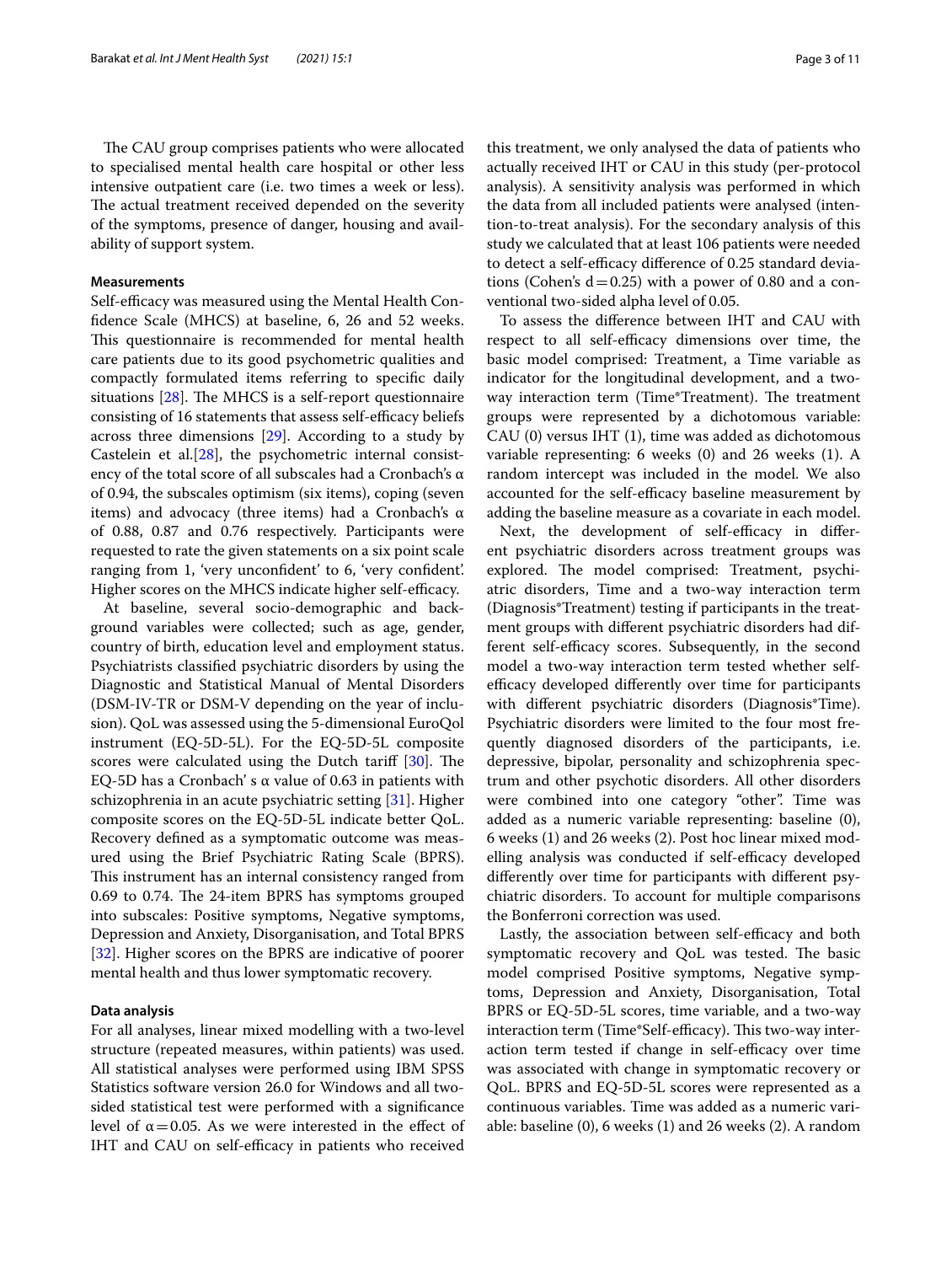intercept was added to account for diferent baseline response values.

## **Results**

## **Participants**

Of the 246 patients, 48 patients gave permission to use their medical records but did not complete the selfreport instruments (Additional fle [1](#page-8-0): Figure S1). Hence, no self-efficacy scores were available for these participants. Of the remaining 198 participants, 56 (28%) participants did not receive IHT or CAU as randomised and were therefore excluded from the per-protocol analyses, while they were included in the intention-to-treat sensitivity analyses. The per-protocol analyses were based on the data of 142 participants of whom 49 (34.5%) and 93 (65.5%) were randomised to the CAU and IHT condition, respectively.

## **Socio‑demographics**

As shown in Table [1](#page-3-0), the mean age of the participants was 41.51 (SD=12.00), 81 (57.0%) were female and 78 (55.3%) were in paid employment. Of the participants, 58 (41.1%) were highly educated, 116 (81.7%) were born in the Netherlands and 78 (55.3%) were living with others at baseline. Participants had various primary diagnoses: 35 participants were diagnosed with depressive disorders (25%), 35 with bipolar disorders (25%), 38 with schizophrenia spectrum and other psychotic disorders (27.1%), 10 with personality disorders (7.1%), 4 with substance abuse (2.9%), 14 participants had other disorders (10.0%), and 4 (2.9%) were undiagnosed at the time of inclusion. Quality of life as measured using the EQ-5D-5L was similar for IHT (mean=0.76,  $SD = 0.25$ ) and CAU (mean=0.78, SD=0.26) (t  $(128)$ =0.37,  $p$ =0.71). The total BPRS scores of participants who received IHT and CAU varied somewhat (IHT: mean  $=1.81$ , SD  $= 0.39$ ; CAU: mean=1.69, SD=0.36), but not significantly (t  $(128) = -1.69$  *p*=0.09). We found that neither the selfefficacy score  $(p=0.63)$  nor the self-efficacy subscales difered signifcantly between the IHT and CAU condition at baseline (Table [2\)](#page-4-0).

## **Intensive home treatment and self-efficacy**

Table [3](#page-5-0) shows the results of the linear mixed modelling analyses of the associations of time and condition on self-efficacy. We found that the main effect of Time on

<span id="page-3-0"></span>

| Characteristics                   | <b>IHT</b>     |       | CAU            |       | <b>Total</b>   |       |
|-----------------------------------|----------------|-------|----------------|-------|----------------|-------|
|                                   | N              | $\%$  | N              | $\%$  | N              | $\%$  |
| Gender, female                    | 59             | 63.4  | 22             | 44.9  | 81             | 57.0  |
| Employed, yes                     | 56             | 60.9  | 22             | 44.9  | 78             | 55.3  |
| Country of birth, the Netherlands | 73             | 78.5  | 43             | 87.8  | 116            | 81.7  |
| Education                         |                |       |                |       |                |       |
| Low                               | 9              | 9.8   | 5              | 10.2  | 14             | 9.9   |
| Middle                            | 43             | 46.7  | 26             | 53.1  | 69             | 48.9  |
| High                              | 40             | 43.5  | 18             | 36.7  | 58             | 41.1  |
| Living with others, yes           | 56             | 60.9  | 22             | 44.9  | 78             | 55.3  |
| Most common disorders             |                |       |                |       |                |       |
| Depressive                        | 25             | 27.2  | 10             | 20.8  | 35             | 25.0  |
| Bipolar                           | 23             | 25.0  | 12             | 25.0  | 35             | 25.0  |
| SSOPD                             | 24             | 26.1  | 14             | 29.2  | 38             | 27.1  |
| Personality                       | 6              | 6.5   | $\overline{4}$ | 8.3   | 10             | 7.1   |
| Substance abuse                   | $\overline{2}$ | 2.2   | $\overline{2}$ | 4.2   | $\overline{4}$ | 2.9   |
| Other                             | 9              | 9.8   | 5              | 10.4  | 14             | 10.0  |
| Undiagnosed <sup>+</sup>          | 3              | 3.3   | $\overline{1}$ | 2.1   | $\overline{4}$ | 2.9   |
|                                   | Mean           | SD    | Mean           | SD    | Mean           | SD    |
| Age                               | 40.72          | 12.09 | 43.02          | 11.82 | 41.51          | 12.00 |
| <b>Total BPRS</b>                 | 1.81           | 0.39  | 1.69           | 0.36  | 1.77           | 0.38  |
| EQ-5D-5L                          | 0.77           | 0.25  | 0.79           | 0.26  | 0.78           | 0.26  |

*IHT* Intensive Home Treatment, *CAU* Care as Usual, *SD* standard deviation, *SSOPD* Schizophrenia Spectrum and Other Psychotic Disorders, *BPRS* the Brief Psychiatric Rating Scale, *EQ-5D-5L* 5-dimensional EuroQol instrument

† Participants were undiagnosed at the time of the inclusion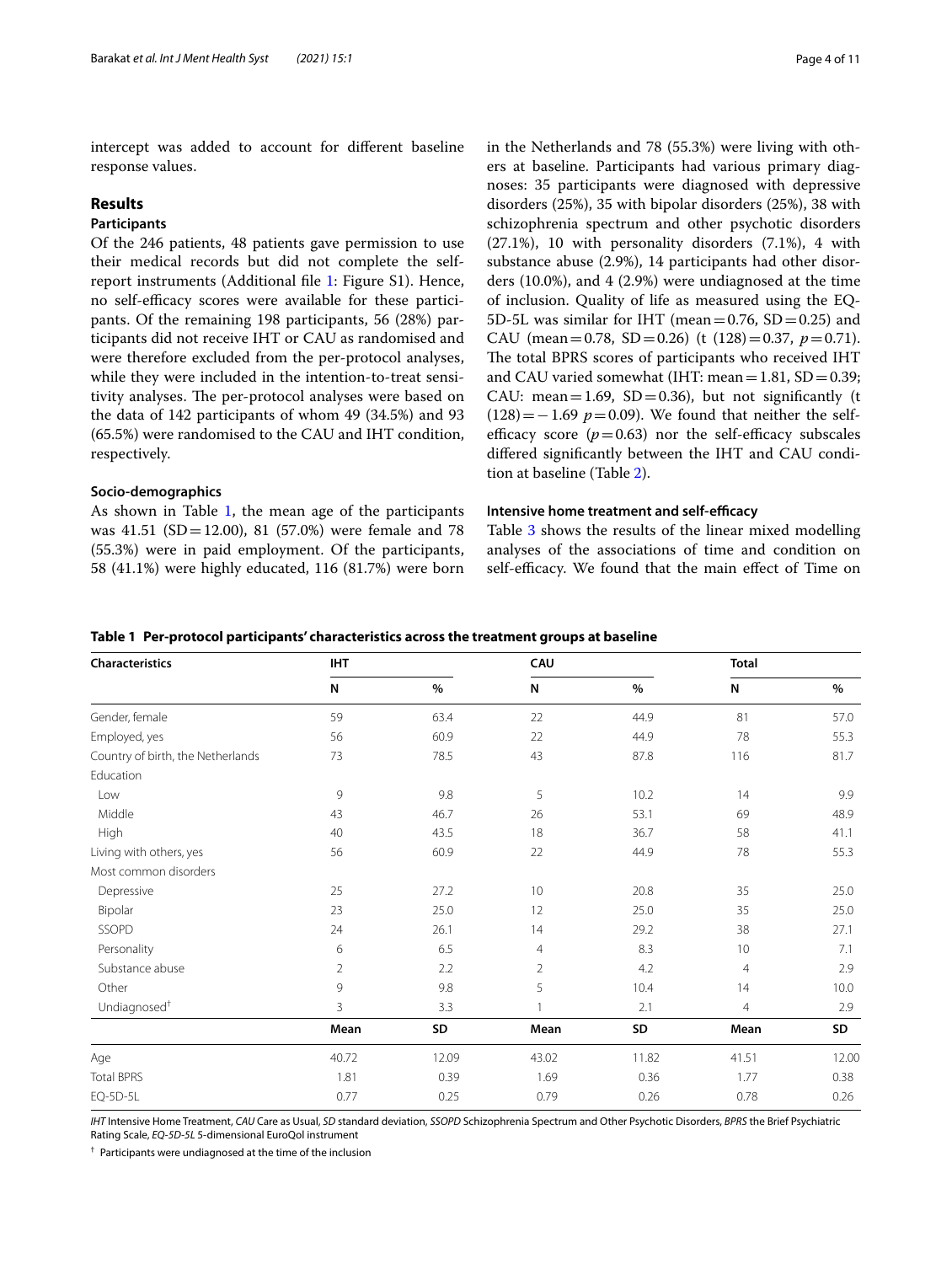| Self-efficacy dimensions | z              | Time     | 눌                        |       |       | ₹    |        |       |               | Ъ               | p    |
|--------------------------|----------------|----------|--------------------------|-------|-------|------|--------|-------|---------------|-----------------|------|
|                          |                |          | Mean                     | 95% C |       | Mean | 95% CI |       |               |                 |      |
|                          |                |          | $\overline{\phantom{a}}$ | Lower | Upper |      | Lower  | Upper |               |                 |      |
| Optimism                 | 126            | Baseline | 4.03                     | 3.73  | 4.32  | 4.30 | 3.91   | 4.68  | $\frac{1}{1}$ | 124             | 0.27 |
|                          | 125            | 6 weeks  | 4.23                     | 3.98  | 4.48  | 4.25 | 3.93   | 4.56  | 0.07          | $\overline{23}$ | 0.94 |
|                          | $\frac{1}{2}$  | 26 weeks | 4.12                     | 3.83  | 4.38  | 4.23 | 3.84   | 4.62  | 0.50          | $\frac{1}{10}$  | 0.62 |
| Advocacy                 | 125            | Baseline | 4.61                     | 4.35  | 4.87  | 4.43 | 4.07   | 4.78  | $-0.86$       | 123             | 0.39 |
|                          | 125            | 6 weeks  | 4.65                     | 4.43  | 4.87  | 4.65 | 4.40   | 4.91  | 0.01          | 123             | 0.99 |
|                          | $\frac{1}{2}$  | 26 weeks | 4.69                     | 4.50  | 4.88  | 4.71 | 4.38   | 5.03  | 0.70          | 110             | 0.94 |
| Coping                   | 124            | Baseline | 3.67                     | 3.39  | 3.95  | 3.78 | 3.36   | 4.20  | 0.44          | 122             | 0.66 |
|                          | 125            | 6 weeks  | 4.04                     | 3.80  | 4.28  | 3.88 | 3.53   | 4.23  | $-0.74$       | 123             | 0.46 |
|                          | $\overline{=}$ | 26 weeks | 3.86                     | 3.62  | 4.1   | 4.01 | 3.66   | 4.37  | 0.72          | 109             | 0.47 |
| Self-efficacy            | 124            | Baseline | 3.99                     | 3.74  | 4.24  | 4.09 | 3.73   | 4.46  | 0.48          | 122             | 0.63 |
|                          | 125            | 6 weeks  | 4.23                     | 4.01  | 4.44  | 4.17 | 3.89   | 4.44  | $-0.34$       | 123             | 0.74 |
|                          | $\geq$         | 26 weeks | $\frac{1}{4}$            | 3.90  | 4.33  | 4.20 | 3.85   | 4.54  | 0.44          | $\frac{1}{10}$  | 0.66 |

<span id="page-4-0"></span>

| i                    |
|----------------------|
|                      |
|                      |
| .<br>ا               |
|                      |
| j                    |
|                      |
|                      |
|                      |
|                      |
|                      |
|                      |
|                      |
|                      |
|                      |
|                      |
|                      |
|                      |
|                      |
|                      |
|                      |
|                      |
|                      |
|                      |
| <b>CALC NO.</b><br>ŗ |
|                      |
|                      |
|                      |
|                      |
|                      |
|                      |
|                      |
|                      |
|                      |
|                      |
|                      |
|                      |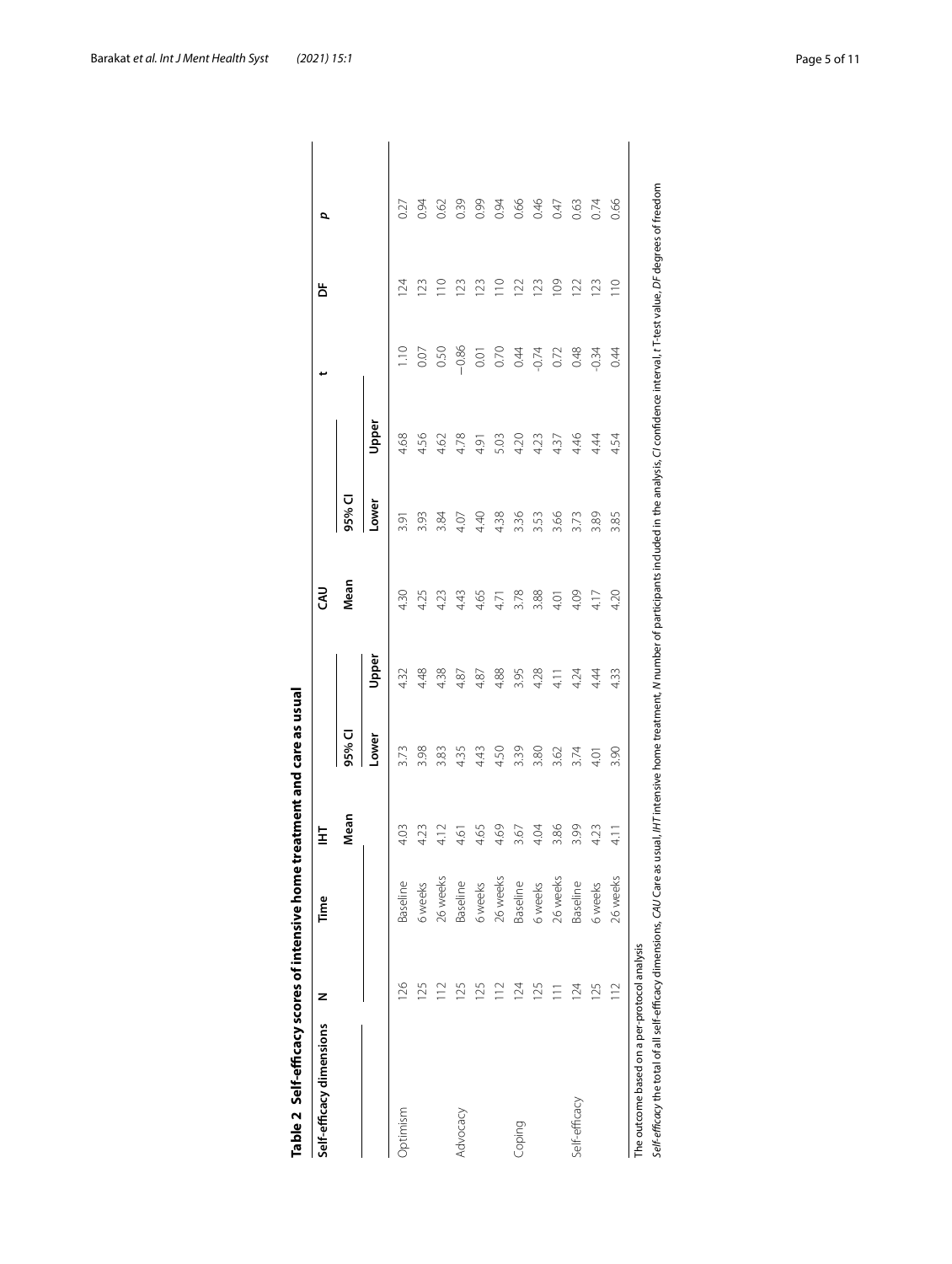| Linear mixed modelling analyses |     |                          |         |         |       |           |        |         |         |
|---------------------------------|-----|--------------------------|---------|---------|-------|-----------|--------|---------|---------|
| Self-efficacy                   | N   | <b>Main effects</b>      | B       | 95% CI  |       | <b>SE</b> | DF     | t       | p       |
| dimensions                      |     |                          |         | Lower   | Upper |           |        |         |         |
| Optimism                        | 116 | Intercept                | 2.09    | 1.58    | 2.61  | 0.26      | 127.12 | 8.02    | < 0.001 |
|                                 |     | <b>Baseline Optimism</b> | 0.54    | 0.44    | 0.65  | 0.05      | 112.82 | 10.08   | < 0.001 |
|                                 |     | Treatment                | $-0.08$ | $-0.41$ | 0.25  | 0.17      | 178.88 | $-0.50$ | 0.62    |
|                                 |     | Time                     | $-0.05$ | $-0.33$ | 0.24  | 0.14      | 106.09 | $-0.32$ | 0.75    |
|                                 |     | Time*Treatment           | $-0.08$ | $-0.44$ | 0.27  | 0.18      | 106.79 | $-0.46$ | 0.65    |
| Advocacy                        | 116 | Intercept                | 3.05    | 2.53    | 3.57  | 0.26      | 124.13 | 11.57   | < 0.001 |
|                                 |     | <b>Baseline Advocacy</b> | 0.38    | 0.27    | 0.48  | 0.05      | 105.68 | 7.03    | < 0.001 |
|                                 |     | Treatment                | $-0.12$ | $-0.44$ | 0.20  | 0.16      | 197.72 | $-0.74$ | 0.46    |
|                                 |     | Time                     | 0.04    | $-0.28$ | 0.36  | 0.16      | 102.04 | 0.23    | 0.82    |
|                                 |     | Time*Treatment           | $-0.01$ | $-0.41$ | 0.39  | 0.20      | 103.00 | $-0.07$ | 0.95    |
| Coping                          | 115 | Intercept                | 2.15    | 1.65    | 2.64  | 0.25      | 128.64 | 8.60    | < 0.001 |
|                                 |     | <b>Baseline Coping</b>   | 0.50    | 0.39    | 0.61  | 0.06      | 115.19 | 8.94    | < 0.001 |
|                                 |     | Treatment                | $-0.02$ | $-0.35$ | 0.32  | 0.17      | 170.10 | $-0.09$ | 0.93    |
|                                 |     | Time                     | 0.05    | $-0.23$ | 0.33  | 0.14      | 104.35 | 0.33    | 0.74    |
|                                 |     | Time*Treatment           | $-0.15$ | $-0.50$ | 0.20  | 0.18      | 104.65 | $-0.85$ | 0.40    |
| Self-efficacy                   | 115 | Intercept                | 2.15    | 1.68    | 2.61  | 0.23      | 123.54 | 9.15    | < 0.001 |
|                                 |     | Baseline Self-efficacy   | 0.53    | 0.43    | 0.63  | 0.05      | 112.67 | 10.30   | < 0.001 |
|                                 |     | Treatment                | $-0.08$ | $-0.36$ | 0.20  | 0.14      | 172.85 | $-0.55$ | 0.59    |
|                                 |     | Time                     | $-0.01$ | $-0.24$ | 0.22  | 0.12      | 103.95 | $-0.06$ | 0.95    |
|                                 |     | Time*Treatment           | $-0.08$ | $-0.37$ | 0.21  | 0.15      | 104.66 | $-0.57$ | 0.57    |

<span id="page-5-0"></span>

| Table 3 Effect of intensive home treatment and care as usual on self-efficacy dimensions during 26 weeks |  |  |  |  |  |  |  |  |
|----------------------------------------------------------------------------------------------------------|--|--|--|--|--|--|--|--|
|----------------------------------------------------------------------------------------------------------|--|--|--|--|--|--|--|--|

The outcome based on a per-protocol analysis, based on estimated marginal means

*Self-efcacy* the total of all self-efcacy dimensions, *N* number of participants included in the analysis, *B* estimated regression coefcient, *CI* confdence interval, *SE* standardised error, *DF* degrees of freedom, *t*T-test value

self-efficacy was not significant  $(B=-0.01, SE=0.12, t$  $(103.95) = -0.06$ ,  $p = 0.95$ ), indicating that overall, selfefficacy did not change over the period of 26 weeks. We neither found a signifcant main efect of Treatment (B=−0.08, SE=0.14, t (172.85)=−0.55, *p*=0.59) nor a significant Time\*Treatment interaction effect ( $B = -0.08$ , SE=0.15, t (104.66) = −0.57, *p* = 0.57). These results indicate that participants receiving IHT and CAU did not differ significantly with regards to their self-efficacy scores during the 26 weeks follow-up period. All results for the self-efficacy subscales were similar to the results for the self-efficacy total score. The outcome of the sensitivity analysis did not difer from the per-protocol analysis (Additional fle [2:](#page-8-1) Table S1).

## **Psychiatric disorders and self-efficacy**

The four most frequently diagnosed psychiatric disorders in our sample were depressive disorders  $(n=35, 25\%)$ , bipolar disorders (n=35, 25%), schizophrenia spectrum and other psychotic disorders  $(n=38, 27.1%)$  and personality disorders ( $n=10$ , 7.1%). Based on the information in the electronic medical record of the participants

diagnosed with bipolar disorder, 76%  $(n=25, \text{miss-})$ ing=10) were in the manic phase of bipolar disorder at baseline.

We found a main effect of Diagnosis on self-efficacy (F  $(4, 124.51) = 7.09$ ,  $p < 0.001$ ), which means that the selfefficacy scores varied across the different disorders. The efect of the interaction term Diagnosis\*Treatment was not signifcant (F (4, 124.54)=0.15, *p*=0.96), indicating that there was no difference in self-efficacy scores between IHT and CAU across psychiatric disorders.

Next, we evaluated the development of self-efficacy over time for the diferent diagnostic groups. We found a main effect of Time on self-efficacy (F  $(2, 218.20) = 5.05$ ,  $p=0.007$ ) and a significant Diagnosis<sup>\*</sup>Time interaction (F  $(8, 219.33) = 3.75, p < 0.001$ . This indicates that the longitudinal trajectories of self-efficacy scores varied between the four psychiatric disorders during the 26 weeks follow-up period (Fig. [1\)](#page-6-0).

In a post-hoc analysis, considering Bonferroni corrections, we examined the diferences between the psychiatric disorders on self-efficacy scores across all three time points (Table [4](#page-6-1)). At baseline, self-efficacy scores of participants with bipolar or schizophrenia spectrum and other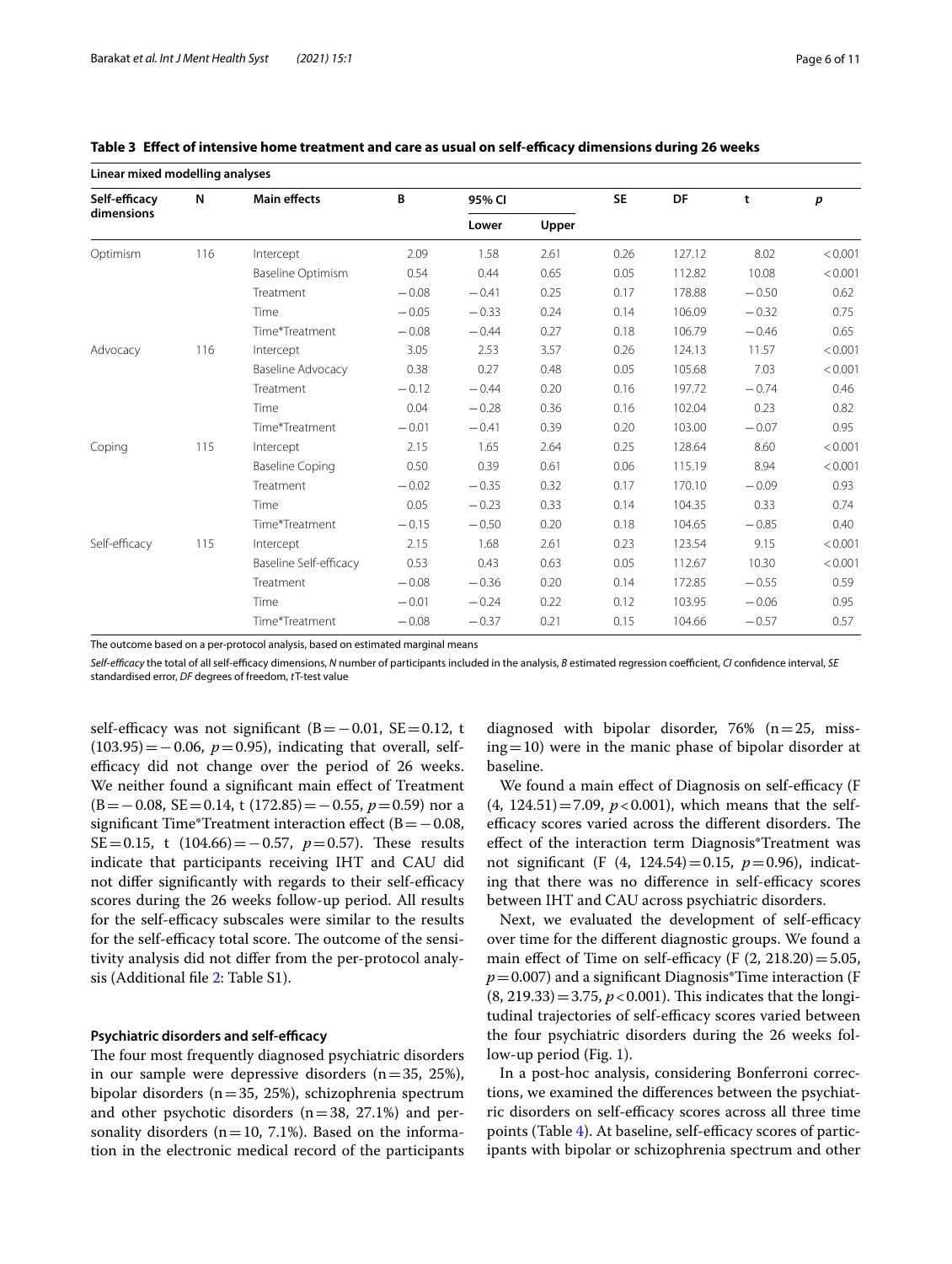| Mean | 95% CI |       | <b>SE</b> | DF     | Post hoc                 |
|------|--------|-------|-----------|--------|--------------------------|
|      | Lower  | Upper |           |        | analysis<br>(p < 0.05)   |
|      |        |       |           |        |                          |
| 3.23 | 2.90   | 3.57  | 0.17      | 223.84 | 1 < 2; 1 < 3             |
| 4.73 | 4.40   | 5.06  | 0.17      | 223.24 | $2 > 1$ ; $2 > 4$        |
| 4.43 | 4.12   | 4.75  | 0.16      | 221.72 | $3 > 1$ ; $3 > 4$        |
| 3.36 | 2.72   | 4.01  | 0.33      | 222.68 | 4 < 2; 4 < 3             |
|      |        |       |           |        |                          |
| 3.93 | 3.59   | 4.26  | 0.17      | 229.28 | $\overline{\phantom{a}}$ |
| 4.54 | 4.21   | 4.87  | 0.17      | 228.42 | $\overline{\phantom{a}}$ |
| 4.55 | 4.24   | 4.86  | 0.16      | 217.17 | $\overline{\phantom{a}}$ |
| 3.68 | 3.06   | 4.31  | 0.32      | 204.65 | $\overline{\phantom{a}}$ |
|      |        |       |           |        |                          |
| 3.88 | 3.54   | 4.21  | 0.17      | 234.74 | $\overline{\phantom{a}}$ |
| 4.44 | 4.10   | 4.77  | 0.17      | 233.86 | $\overline{\phantom{a}}$ |
| 4.37 | 3.04   | 4.71  | 0.17      | 258.44 | $\overline{\phantom{a}}$ |
| 4.08 | 3.44   | 4.73  | 0.33      | 222.68 | $\overline{\phantom{a}}$ |
|      |        |       |           |        |                          |

## <span id="page-6-1"></span>**Table 4 Diferences between psychiatric disorders across three time points**

Included data according per-protocol analyses, based on estimated marginal means. The shown *p*-value account for multiple comparisons using the Holm-Bonferroni corrections

*SE* standardised error, *DF* degrees of freedom, *CI* confdence interval, *SSOPD* Schizophrenia Spectrum and Other Psychotic Disorders

Groups in post hoc analysis noted as:  $1$  = Depressive disorders,  $2$  = Bipolar disorders,  $3$  = SSOPD,  $4$  = Personality disorders



<span id="page-6-0"></span>psychotic disorders were signifcantly higher compared to participants with depressive or personality disorders. At six and 26 weeks, no significant differences in self-efficacy were found between the psychiatric disorders.

We further examined the difference in self-efficacy scores for each of the psychiatric disorders across all three time points (Additional file [3](#page-8-2): Table S2). For participants with a depressive disorder, self-efficacy scores at baseline were signifcantly lower compared to both six and 26 weeks  $(p < 0.001)$ ; for participants with a personality disorder, baseline scores were signifcantly lower compared to 26 weeks ( $p = 0.04$ ).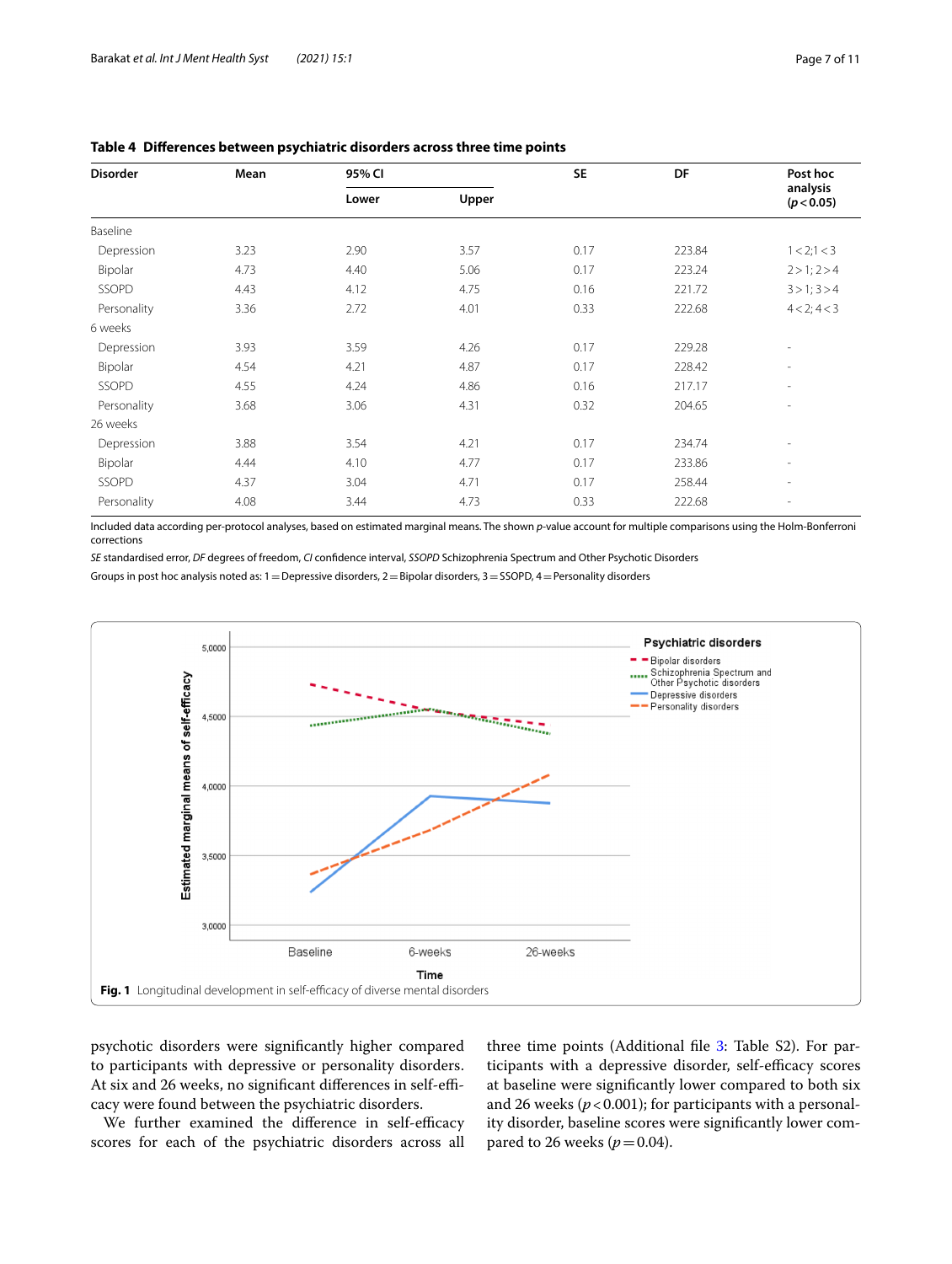### **Symptomatic recovery and quality of life**

Using mixed modelling, we examined the associations between self-efficacy and both symptomatic recovery and QoL. Linear mixed modelling analyses showed that Time was not signifcantly associated with total BPRS (B=0.11, SE=0.07 t (257.84)=1.57, *p*=0.12), which means that there was no unique time efect on psychiatric symptoms in this model. Self-efficacy (B=−0.10, SE=0.02, t (351.36)=−4.66, *p*<0.001) and the Time\*Self-efficacy interaction term  $(B = -0.06,$ SE=0.02, t (257.49)=−3.71, *p*<0.001) were negatively associated with total BPRS score. This indicates that an increase in self-efficacy was associated with lower BPRS scores and thus with symptomatic recovery overall and during the follow-up period. The associations between self-efficacy and all BRPS subscales are shown in Additional fle [4](#page-8-3): Table S3.

Finally, we tested whether self-efficacy was associated with QoL. Self-efficacy was positively associated with EQ-5D-5L scores (B=0.14, SE=0.01, t  $(352.50) = 9.59$ ,  $p$ <0.001), indicating that higher self-efficacy was associated with higher QoL scores. We found no signifcant main effect of Time (B = 0.02, SE = 0.05, t (265.48) = 0.39,  $p=0.69$ ), nor a significant Time\*Self-efficacy interaction efect (B<0.01, SE=0.01, t (264.27)=−0.34, *p*=0.73).

## **Discussion**

The aim of this study was to test whether IHT results in a more substantial increase of self-efficacy compared to CAU among patients experiencing a severe psychiatric crisis. Based on the assumption that IHT contains elements related to the concept of self-efficacy namely to improve patient's confdence in their ability to take control of their functioning and social environment, we hypothesised that receiving IHT would result in a stronger increase of self-efficacy compared to CAU. This study did not substantiate this hypothesis. In the present study, patients' self-efficacy scores did not differ between the treatment groups IHT and CAU, and did not change over time. Next, we explored if self-efficacy varied for patients with diferent psychiatric disorders. We found that self-efficacy scores varied between depressive, bipolar, personality and schizophrenia spectrum and other psychotic disorders, overall and over time. Furthermore, we hypothesised an association between self-efficacy with symptomatic recovery or QoL. Our study partially confirmed this hypothesis; self-efficacy is associated with symptomatic recovery and with quality of life. In addition, changes in self-efficacy over time were associated with changes in symptomatic recovery, but not with changes in quality of life.

Improving self-efficacy is deemed important by patients and professionals and integral to the IHT model [[22](#page-9-18), [23](#page-9-19)]. This promotion of self-efficacy might be explained by the relationship between recovery and self-efficacy  $[15, 33]$  $[15, 33]$  $[15, 33]$  $[15, 33]$  $[15, 33]$ , as the results of this study indicate. Nonetheless, it might not be reasonable or feasible to empower self-efficacy during an acute psychiatric crisis, since other problems may take priority at that moment of crisis. IHT is shortterm, highly complex and contains a large number of varying components where the primary focus lies with, treatment of the crisis by prevention of danger, stabilisation, diagnosing the patient and subsequently starting a treatment. We may have to accept that targeting the improvement of self-efficacy will be addressed after the initial crisis and perhaps by follow-up treatment.

There might also be an intra- or interpersonal explanation as to why self-efficacy did not increase during our follow-up period. All patients were enrolled while they were experiencing a severe psychiatric crisis and thereafter were recovering from this crisis. Self-efficacy involves one's perceived capabilities of successfully performing a specifc behaviour to achieve a desired outcome, with the notice that the person must have the appropriate skills and stimulus for performance [[9\]](#page-9-7). However, during a psychiatric crisis, appropriate skills like coping, advocacy and optimism are impaired [\[34\]](#page-10-6). Patients trying to recover from a severe event have doubt and fear of losing control whilst also dealing with stigma and doubt from their social system. All these efects from the crisis could undermine the recovery of self-efficacy. On the other hand, our results show that self-efficacy increases over time and is associated with symptomatic recovery. Symptomatic recovery might in turn lead to the recovery of quality of life [\[35](#page-10-7), [36](#page-10-8)], therefore a longitudinal association between quality of life and self-efficacy might require a longer follow-up period. More research is needed to understand and unravel in which way psychiatric patients can empower self-efficacy after severe psychiatric crises.

An interesting fnding in our study is the diferential development of self-efficacy across different disorders. The results show that patients with depressive disorders increased their self-efficacy between baseline and both six and 26 weeks. Increase in self-efficacy has been found to be associated with less depressive symptoms and anxiety [\[37](#page-10-9), [38](#page-10-10)], which was also established in our study. However, this increase in self-efficacy in patients with depressive disorders tended to decline slightly after six weeks. This could be an important finding as decreasing self-efficacy may be a risk factor of relapse  $[39, 40]$  $[39, 40]$  $[39, 40]$  $[39, 40]$  $[39, 40]$ . Notable to the above-mentioned fndings, a bidirectional relation between psychopathology and self-efficacy is not excluded. Self-efficacy beliefs might be negatively afected by poor emotional well-being [\[8](#page-9-24)]. Patients with depressive and anxiety symptoms often show less efective emotion regulation, such as acceptance and problem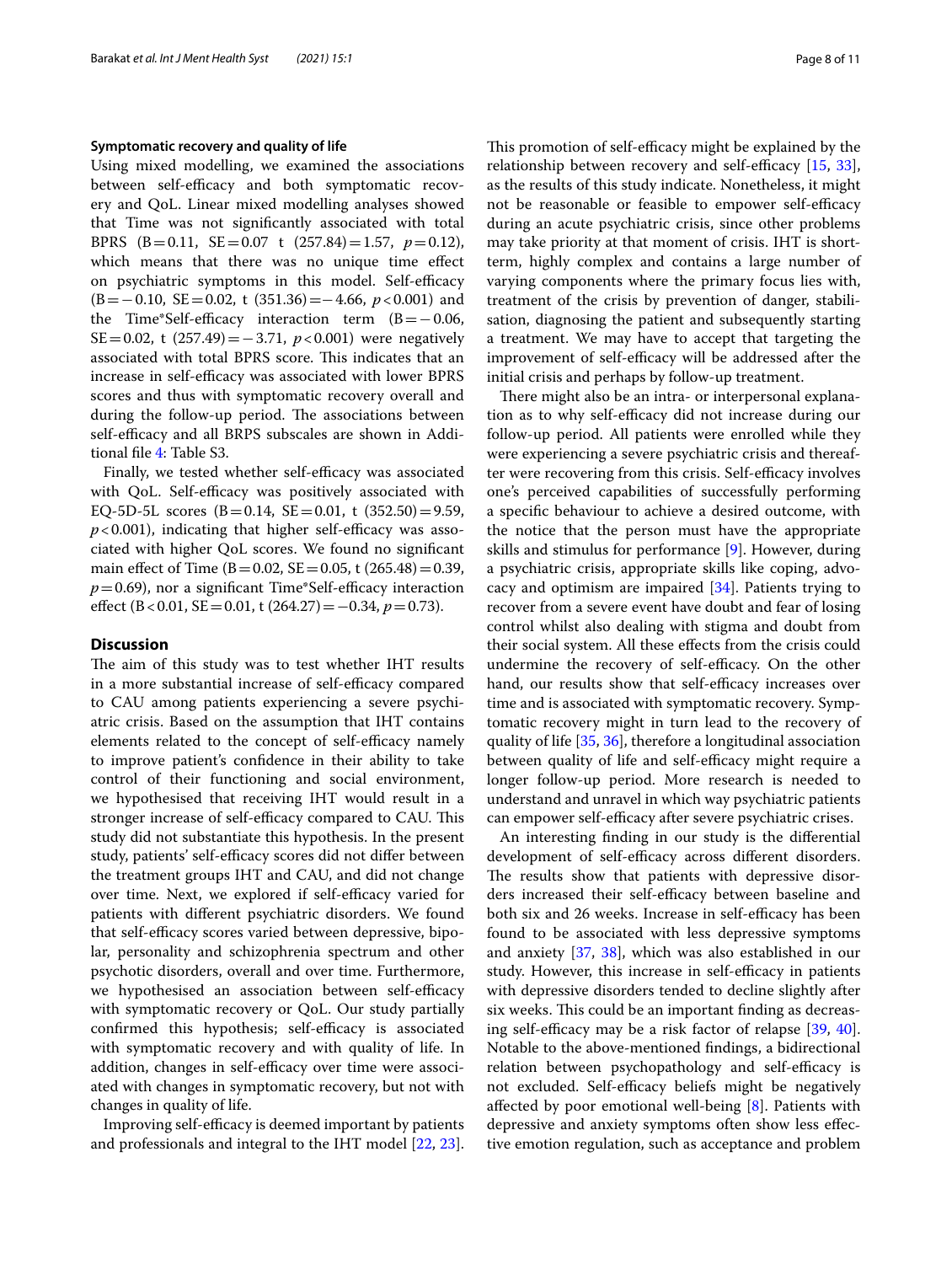solving suppression [\[41,](#page-10-13) [42\]](#page-10-14), which in return increase poor emotional well-being [[43\]](#page-10-15) and thus might result in lower levels self-efficacy. Based on this and previous studies, the recommendation for mental health professionals is to give more attention to those specifc patients to (possibly) prevent relapse.

In contrast to patients with depressive disorders, bipolar patients reported a decline in their self-efficacy over the 26 weeks follow-up period. At the baseline interview, which was conducted as soon as possible after the start of the initial crisis, patients reported high self-efficacy scores, possibly indicating a manic state of mind. Mania is suggested to be characterised by high levels of selfworth, self-confdence and personal value [\[44](#page-10-16), [45](#page-10-17)] and a polar opposite of depression. As confrmed in our study during the crisis period. At follow-up, a decline in selfefficacy may indicate recovery from this manic episode. Lima and colleagues concluded in a recent review that patients with bipolar disorder show an increased negative and positive emotion reactivity after remission  $[45]$  $[45]$ . They also highlighted the variety of emotion regulation strategies that patients with bipolar disorders employ. However, little is known about self-efficacy levels during a relapse and remission period. Regarding the development of self-efficacy in patients diagnosed with schizophrenia spectrum and other psychotic disorders, we did not fnd a signifcant diference over time in this study, although visual inspection of the data suggests an upward trend between baseline and six weeks, and a downward trend between six and 26 weeks. Future research with a larger sample of schizophrenia spectrum and other psychotic disorders patients may shed more light on the possible association between IHT and self-efficacy in this population. More research is needed regarding the development and influence of self-efficacy for patients diagnosed with diferent disorders recovering from a mental health crisis.

## **Strengths and limitations**

The strengths of this study were the usage of data from an RCT, multiple time points of assessing self-efficacy and limited loss to follow-up. While previous studies relied primarily on routinely collected health data, we conducted interviews with patients experiencing a psychiatric crisis. There are several limitations that have to be mentioned. First, the efect of the intervention on selfefficacy was a pre-planned secondary outcome measure of the RCT  $[25]$  $[25]$ . That means that the sample size calculation was not powered to test the hypothesis regarding self-efficacy. More participants with personality disorders should have been included to have sufficient power to detect differences in self-efficacy. Second, the baseline measurement took place, on average, 3 weeks after the initiated crisis; this time period could be argued to be too long to measure the severity of the psychiatric crisis and therefore cause an underestimation of symptomatic recovery measured by the BPRS. Lastly, some of the psychiatric disorders, mainly personality disorders, had a small sample size. Conclusions regarding self-efficacy and the diferent mental health diagnoses should be considered with some caution.

## **Conclusion and implications for practice**

Contrary to our expectations, IHT did not provide an added advantage above CAU concerning improvement of self-efficacy in patients treated for a severe psychiatric crisis. In our sample of patients with a severe psychiatric crisis, we found that specifc psychiatric disorders had a differential effect on the development of self-efficacy over time. Our study confirmed the idea that self-efficacy is positively associated with symptomatic recovery over time. Due to the complexity of crisis care, health care professionals may hold off strengthening self-efficacy of patients until after the crisis. However, given the role that self-efficacy has on recovery, we still see a prospect of an add-on intervention that has a positive efect on selfefficacy earlier on in the resolution of psychiatric crisis treatment, even given the complexity of crisis treatment. Nevertheless, additional research is needed to understand the complexity of the self-efficacy concept and its role and development in psychiatric disorders.

## **Supplementary Information**

The online version contains supplementary material available at [https://doi.](https://doi.org/10.1186/s13033-020-00426-y) [org/10.1186/s13033-020-00426-y.](https://doi.org/10.1186/s13033-020-00426-y)

<span id="page-8-1"></span><span id="page-8-0"></span>**Additional fle 1: Figure S1.** The intensive home treatment randomised controlled study, selection fowchart.

**Additional fle 2: Table S1.** Sensitivity analysis of intensive home treatment on self-efficacy. Outcome of self-efficacy dimensions during 26 weeks using linear mixed modelling analyses.

<span id="page-8-2"></span>**Additional fle 3: Table S2.** Psychiatric disorders and the development of self-efficacy across three time points. Psychiatric disorders include depressive, bipolar, personality and schizophrenia spectrum and other psychotic disorders. The baseline, 6 and 26 weeks follow-up measurements were used in the analyses.

<span id="page-8-3"></span>Additional file 4: Table S3. Association between self-efficacy, clinical recovery and quality of life during 26 weeks. Included data according per-protocol analyses. Recovery defned as a symptomatic outcome was measured using the Brief Psychiatric Rating Scale (BPRS). The 5-dimensional EuroQol instrument (EQ-5D-5L) was used to assess quality of life.

#### **Abbreviations**

EQ-5D-5L: 5-Dimensional EuroQol instrument; BPRS: Brief Psychiatric Rating Scale; CAU: Care as usual; DSM: Diagnostic and Statistical Manual of Mental Disorders; IHT: Intensive Home Treatment; MHCS: Mental Health Confdence Scale; RCT: Randomised controlled trial; QoL: Quality of life.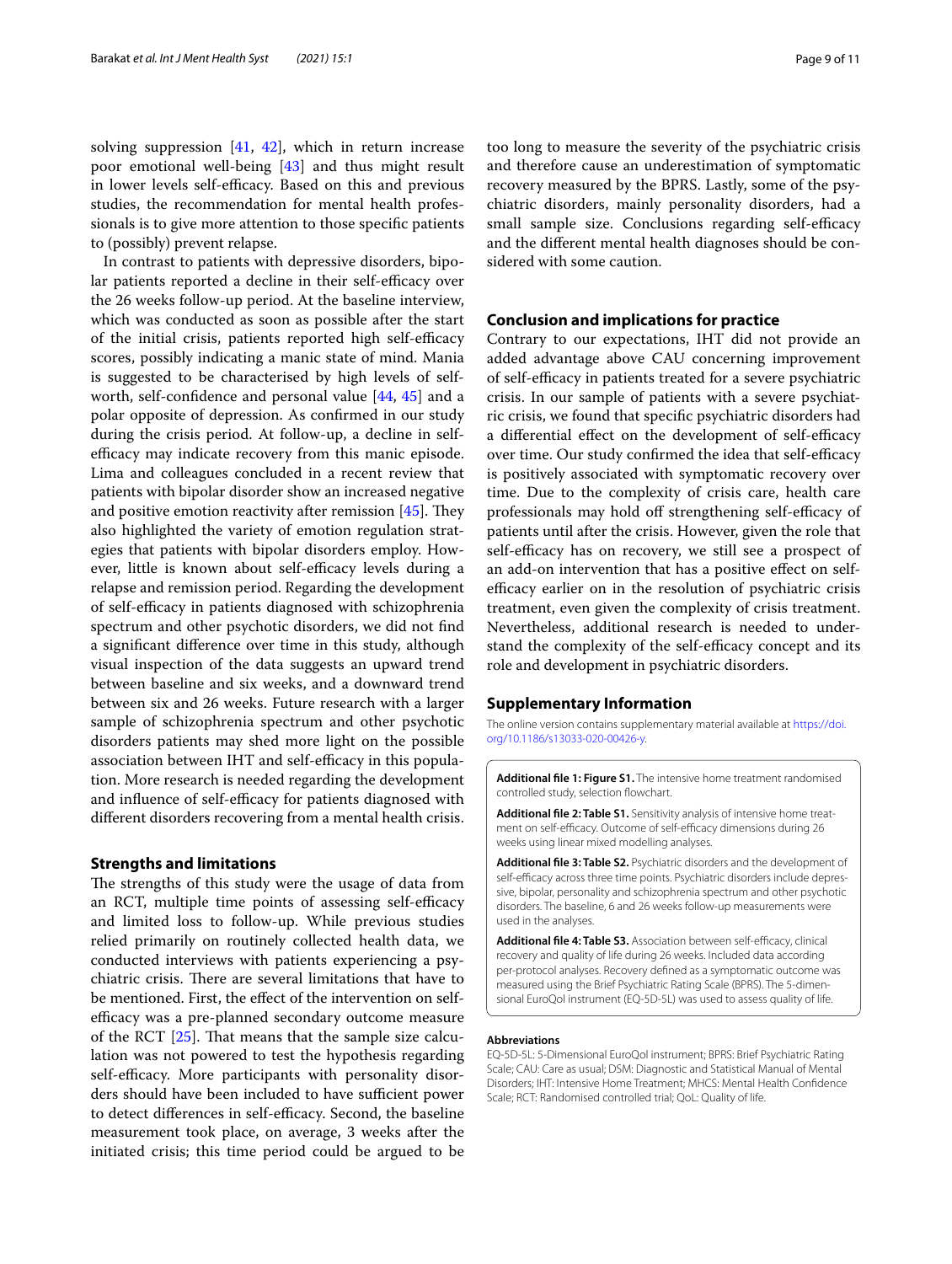#### **Acknowledgements**

The authors gratefully acknowledge the fnancial support from De Stichting tot Steun VCVGZ. Furthermore, we thank all colleagues of the IHT-teams, researchers who helped with data collection, Jaap Peen and Tim Zandbelt for providing us with the medical records of the participants, and prof. dr. Jos Twisk for his statistical advice.

#### **Authors' contributions**

All authors contributed to the study conception and design. Material preparation, data collection and were performed by AB and NML. Formal analysis and investigation were performed by AB and MB. The frst draft of the manuscript was written by AB and all authors commented on previous versions of the manuscript. All authors read and approved the fnal manuscript.

#### **Funding**

This study was fnancially supported by De Stichting tot Steun VCVGZ (Grant Number ST13112.MeS), a non-proft organisation. The funding sources had no further role in the study design, in the collection, analysis and interpretation of data, in the writing of the report or in the decision to submit the manuscript for publication.

#### **Availability of data and materials**

The datasets generated and/or analysed during the current study are not publicly available due to containment of information that could compromise the privacy of research participants, but are available from the corresponding author on reasonable request.

#### **Ethics approval and consent to participate**

The Medical Ethics Committee of VU University Amsterdam (METc VUmc) approved the randomised controlled trial as #NL55432.029.16. A Zelen double-consent design was used in this study. Written informed consent was given by all patients to participate in the study.

#### **Consent for publication**

Patients/participants gave written informed consent to use their data for scientifc purposes and publication. The funding sources had no further role in the decision to submit the manuscript for publication.

#### **Competing interests**

The authors declare that they have no competing interests.

#### **Author details**

<sup>1</sup> Department of Research, Arkin Mental Health Care, Klaprozenweg 111, 1033 NN Amsterdam, The Netherlands. <sup>2</sup> Department of Psychiatry Amsterdam UMC/VUmc, Amsterdam Public Health research institute Amsterdam UMC, Amsterdam, The Netherlands. 3 Trimbos-Institute, Netherlands Institute of Mental Health and Addiction, Utrecht, The Netherlands. 4 Department of Psychiatry Amsterdam UMC/AMC, Amsterdam Public Health research institute Amsterdam UMC, Amsterdam, The Netherlands. 5 Department of Emergency Psychiatry, Arkin Mental Health Care, Amsterdam, The Netherlands.  $^{\overline{6}}$  Department of Research and Innovation, GGZ InGeest Specialized Mental Health Care, Amsterdam, The Netherlands.<sup>7</sup> Department of Clinical Psychology, Vrije Universiteit Amsterdam, Amsterdam Public Health research institute Amsterdam UMC, Amsterdam, The Netherlands.

## Received: 21 September 2020 Accepted: 29 November 2020 Published online: 06 January 2021

#### **References**

- <span id="page-9-0"></span>Johnson S, Nolan F, Pilling S, Sandor A, Hoult J, McKenzie N, et al. Randomised controlled trial of acute mental health care by a crisis resolution team: the north Islington crisis study. BMJ (Clinical research ed). 2005;331(7517):599.
- <span id="page-9-1"></span>2. Stulz N, Wyder L, Maeck L, Hilpert M, Lerzer H, Zander E, et al. Home treatment for acute mental healthcare: randomised controlled trial. Br J Psychiatry. 2019;8:1–8.
- <span id="page-9-2"></span>3. James RK. Crisis intervention strategies. Belmont, CA: Thomson Brooks/ Cole; 2008.
- <span id="page-9-3"></span>4. Prinsen E. Wel Bv. Mulder N. Handboek intensive home treatment. Utrecht: De Tijdstroom; 2016.
- <span id="page-9-4"></span>5. Johnson S. Crisis resolution and home treatment teams: an evolving model. Adv Psychiatr Treat. 2013;19(2):115–23.
- <span id="page-9-5"></span>6. Health Do. The Mental Health Policy Implementation Guide. In: Health; Do, editor. UK: Crown Copyright; 2001.
- <span id="page-9-6"></span>7. Bandura A. Self-efficacy: toward a unifying theory of behavioral change. Psychol Rev. 1977;84(2):191–215.
- <span id="page-9-24"></span>8. Bandura A. Social foundations of thought and action: A social cognitive theory: Englewood Clifs. NJ: Prentice Hall; 1986.
- <span id="page-9-7"></span>9. Bandura A. Self-efficacy: The exercise of control. New York, NY, US: W H Freeman/Times Books/ Henry Holt & Co; 1997. ix, 604-ix, p.
- <span id="page-9-8"></span>10. Abraham KM, Miller CJ, Birgenheir DG, Lai Z, Kilbourne AM. Self-efficacy and quality of life among people with bipolar disorder. J Nerv Ment Dis. 2014;202(8):583–8.
- 11. Castro EM, Van Regenmortel T, Vanhaecht K, Sermeus W, Van Hecke A. Patient empowerment, patient participation and patient-centeredness in hospital care: a concept analysis based on a literature review. Patient Educ Couns. 2016;99(12):1923–39.
- 12. Van Eck RM, Burger TJ, Vellinga A, Schirmbeck F, de Haan L. The relationship between clinical and personal recovery in patients with schizophrenia spectrum disorders: a systematic review and meta-analysis. Schizophr Bull. 2017;44(3):631–42.
- <span id="page-9-9"></span>13. Tonga JB, Eilertsen D-E, Solem IKL, Arnevik EA, Korsnes MS, Ulstein ID. Effect of self-efficacy on quality of life in people with mild cognitive impairment and mild dementia: the mediating roles of depression and anxiety. Am J Alzheimer's Dis Other Dementias. 2020;35:1533317519885264.
- <span id="page-9-10"></span>14. Macpherson R. The relationship between clinical and recovery dimensions of outcome in mental health. Schizophr Res. 2016;175(1–3):142.
- <span id="page-9-11"></span>15. Thomas KA, Rickwood D. Clinical and cost-efectiveness of acute and subacute residential mental health services: a systematic review. Psychiatric Services. 2013;64:1140–9.
- <span id="page-9-12"></span>16. Isaac V, Wu CY, McLachlan CS, Lee MB. Associations between healthrelated self-efficacy and suicidality. BMC Psychiatry. 2018;18(1):126.
- <span id="page-9-13"></span>17. Buckman JEJ, Underwood A, Clarke K, Saunders R, Hollon SD, Fearon P, et al. Risk factors for relapse and recurrence of depression in adults and how they operate: a four-phase systematic review and meta-synthesis. Clin Psychol Rev. 2018;64:13–38.
- <span id="page-9-14"></span>18. Iancu I, Bodner E, Ben-Zion IZ. Self esteem, dependency, self-efficacy and self-criticism in social anxiety disorder. Compr Psychiatry. 2015;58:165–71.
- <span id="page-9-15"></span>19. Schmidt SJ, Grunert V-M, Schimmelmann BG, Schultze-Lutter F, Michel C. Differences in coping, self-efficacy, and external control beliefs between patients at-risk for psychosis and patients with frst-episode psychosis. Psychiatry Res. 2014;219(1):95–102.
- <span id="page-9-16"></span>20. Clarke J, Proudfoot J, Birch MR, Whitton AE, Parker G, Manicavasagar V, et al. Effects of mental health self-efficacy on outcomes of a mobile phone and web intervention for mild-to-moderate depression, anxiety and stress: secondary analysis of a randomised controlled trial. BMC Psychiatry. 2014;14:272.
- <span id="page-9-17"></span>21. Chang WC, Kwong VWY, Hui CLM, Chan SKW, Lee EHM, Chen EYH. Relationship of amotivation to neurocognition, self-efficacy and functioning in frst-episode psychosis: a structural equation modeling approach. Psychol Med. 2017;47(4):755–65.
- <span id="page-9-18"></span>22. Morant N, Lloyd-Evans B, Lamb D, Fullarton K, Brown E, Paterson B, et al. Crisis resolution and home treatment: stakeholders' views on critical ingredients and implementation in England. BMC Psychiatry. 2017;17(1):254.
- <span id="page-9-19"></span>23. Winness MG, Borg M, Kim HS. Service users' experiences with help and support from crisis resolution teams: a literature review. J Ment Health (Abingdon, England). 2010;19(1):75–87.
- <span id="page-9-20"></span>24. Crisis Resolution and Home Treatment in Mental Health. Cambridge: Cambridge University Press; 2008.
- <span id="page-9-21"></span>25. Singh NN, Barber JW, Van Sant S. Handbook of recovery in inpatient psychiatry. Singh NN, editor. Augusta, USA: Springer; 2016.
- <span id="page-9-22"></span>26. Cornelis J, Barakat A, Dekker J, Schut T, Berk S, Nusselder H, et al. Intensive home treatment for patients in acute psychiatric crisis situations: a multicentre randomized controlled trial. BMC Psychiatry. 2018;18:1.
- <span id="page-9-23"></span>27. Zelen M. A new design for randomized clinical trials. N Engl J Med. 1979;300(22):1242–5.